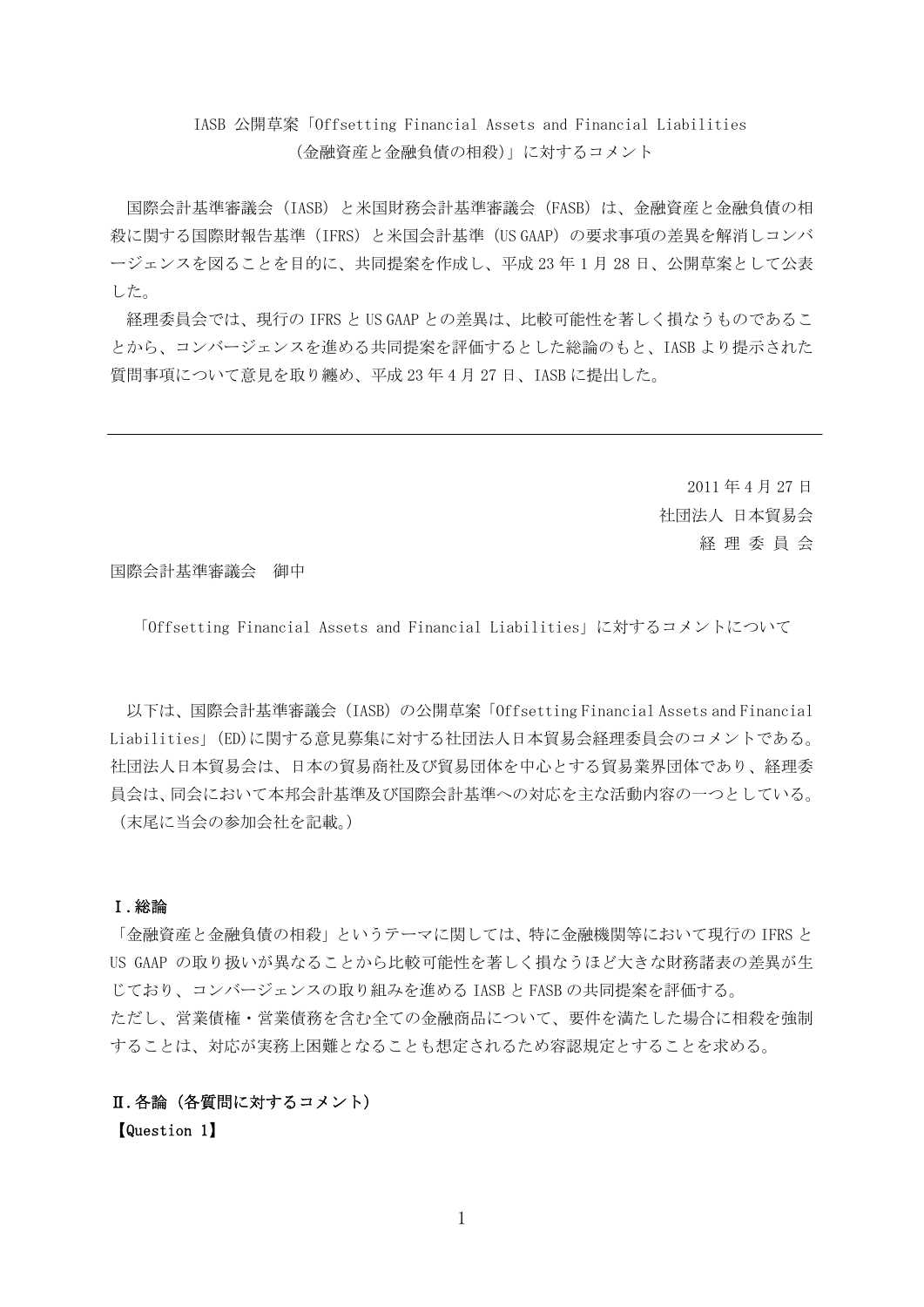### 相殺の要件:無条件の権利及び純額で又は同時に決済する意図

本提案では、企業が金融資産と金融負債を相殺する無条件の法的に強制可能な権利を有し、かつ、 次のいずれかを意図している場合に、認識された金融資産と認識された金融負債を相殺すること を企業に要求することとなる。

(a) その金融資産と金融負債を純額で決済する。又は、

(b) その金融資産の実現と金融負債の決済を同時に行う。

この要求事項案に同意するか。同意しない場合、理由は何か。これの代わりにどのような要件を 提案するか。その理由は何か。

#### 【Question 2】

### 無条件の相殺権はすべての状況において強制可能でなければならないこと

金融資産と金融負債は、無条件の法的に強制可能な相殺の権利の対象となっている場合にのみ、 相殺しなければならないと提案されている。本提案は、無条件の法的に強制可能な相殺の権利と は、すべての状況において強制可能(すなわち、通常の事業の過程においても、取引相手先の債 務不履行、支払不能又は破産の場合においても強制可能)であり、かつ、行使可能かどうかが将 来の事象に左右されないものであると明示している。この要求事項案に同意するか。同意しない 場合、理由は何か。これの代わりにどのような提案をするか。その理由は何か。

同意しない。

営業債権・営業債務を含む全ての金融商品について、要件を満たした場合に相殺を強制すること は、対応が実務上困難となることも想定されるため容認規定とすることを求める。企業の当然の 志向として、総資産が徒に肥大化するのを回避するはずであり、容認規定としたところで、比較 可能性に大幅な問題が生じるものではないと考える。

¾ デリバティブ資産・負債を対象とすることに反対する。

デリバティブ取引等は同一市場内において満期日の異なる複数の売買契約を一纏りの取引と して管理する場合がある。斯かる慣行のある取引においては、資産・負債のフレームワーク に則り予想将来キャッシュ・フローを反映させるよりも、同時決済でなくとも純額表示を許 容する方が、企業の考えるリスクエクスポージャーを適切に反映できると考える。従って、 現行 US GAAP にあるようなデリバティブ資産・負債に係る例外を含めるべきと考える。

▶ 担保について、関連する資産·負債と相殺表示することを禁止する提案(第9項)には反対 する。デリバティブ取引に際して現金の保証金を差し入れる場合、法律上は「担保」であっ ても、デフォルト時に限らず日常のデリバティブ取引の決済の際に保証金を相殺するケース がある。その場合の保証金の経済的実質は、デリバティブ取引に伴う資金決済の前払金に他 ならず、第 6 項の条件さえ満たせば、差し入れている現金が担保であろうとなかろうと、相 殺表示を認めるべきであり、法律上担保であるという理由だけで相殺表示を禁止する理由は ないと考える。なお、BC62 に、「両審議会は、利用者は信用リスクだけではなく企業の業績 と財政状態に関心があることに留意した。」とあるが、特に現金による担保の場合、企業は 担保相殺後の業績と財政状態をマネジメントするのが通常であるため、相殺表示する方がむ しろ企業の実態を反映すると考える。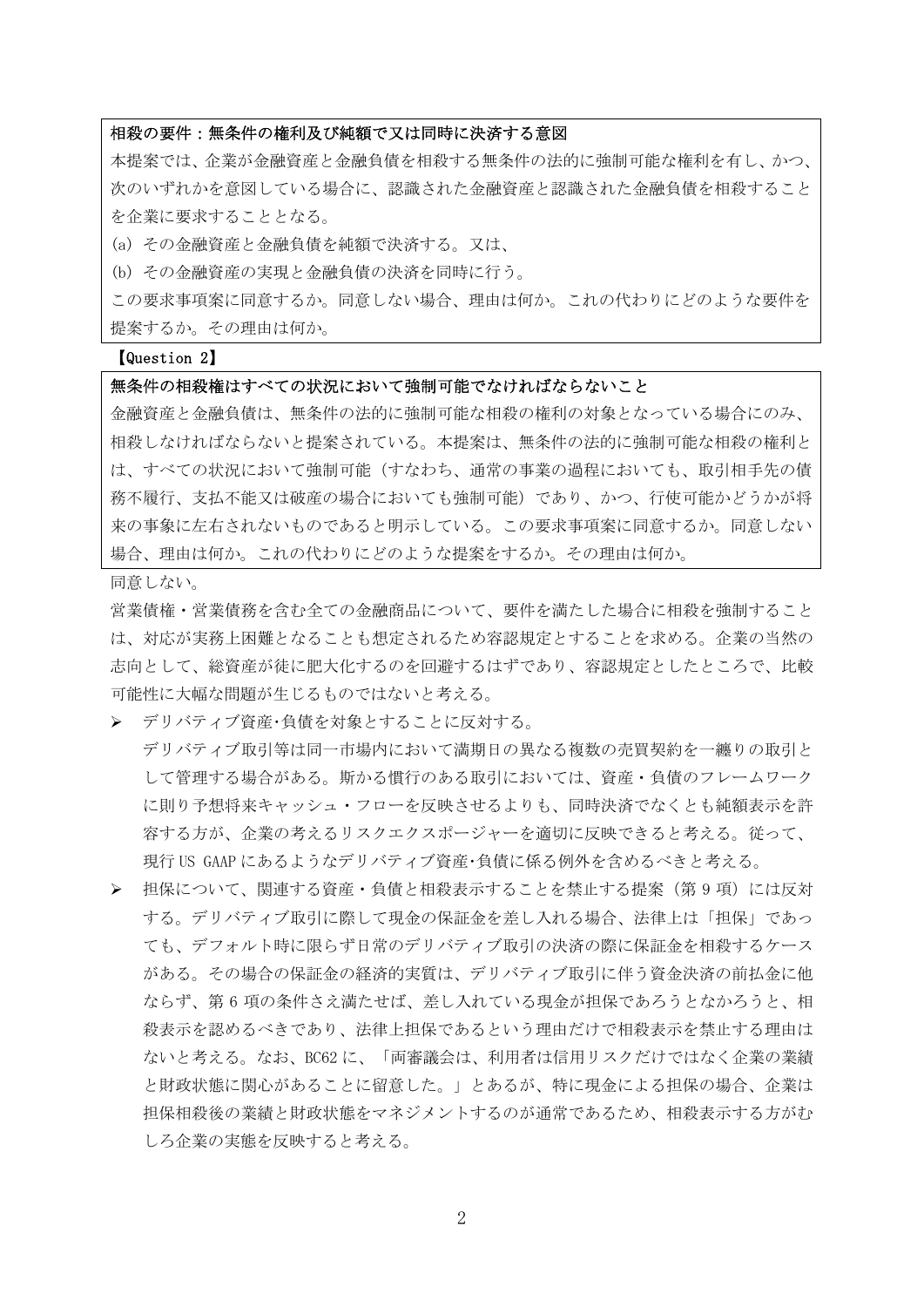【Question 4】

### 開 示

第 11 項から第 15 項の開示要求案に同意するか。同意しない場合、理由は何か。それらの要求事 項についてどのような修正を提案するか。その理由は何か。

第 12 項~第 15 項に同意しない。

現行の IFRS と US GAAP の取り扱いの違いが財務諸表の比較可能性の問題となっているのは、 主 に金融機関のデリバティブ等の取引であり、相殺に関する全ての情報の開示を全ての企業を対象 に強制するような開示要求の拡大は、企業に過度の負担を強いる一方でそのコストに見合う便益 を投資家に提供しないと考える。第 11 項の追加的な開示の要求事項自体は同意するが、企業が企 業活動の実態に応じた相殺内容の定性的説明と相殺前の総額に限定する等、財務諸表作成者に配 慮いただきたい。

- > 第 12 項 (c)~(e) にあるように要件を満たさないために相殺されない金融資産及び金融負 債についてまで開示を要求するのは行き過ぎであり、必要性があるとは思えない。金融機関 以外の一般の事業会社にとっては本 ED で提案されている相殺による財務諸表への影響は限 定的であるが、取引先や金融機関との基本契約や約定において第 12 項(d)の条件付き相殺を 取り決めていること(取引先が債務不履行となった場合に期限の利益を喪失し、相殺の意思 表示をすれば相殺できる権利を売買契約で定める等)が多くあり、かつ、多くの種類の商品・ サービスを大量に提供して取引先数も多数にわたる業界においては条件付き相殺の権利の有 無を個別に把握することは難しいことから、第 12 項(c)~(e)の集計は実務上困難な場合が多 い。
- ¾ 第 12 項(f)(g)の取引証拠金を中心とした金融商品の担保の受取や差入は事業会社において も往々にしてありうる。IFRS 第7号の第 14 項で差し入れている担保の帳簿価格と公正価値、 IFRS 第 7 号の第 15 項で受取担保に関する公正価値や契約条件(ただし、企業が担保を保有 し、当該担保の所有者の債務不履行が無くても売却または再担保差し入れが認められている 場合に限定)で開示情報は十分であり、全ての保有担保について担保の公正価値を開示する ような開示要求の拡大は行きすぎと考える。

### 【Question 5】

### 発効日及び経過措置

(a) 付録 A の経過措置案に同意するか。同意しない場合、理由は何か。それらの要求事項につい てどのような修正を提案するか。その理由は何か。

(b) 開示要求案を適用するために企業が合理的に必要とする期間の見積りを示していただきた い。

#### (a)

同意しない。

初度適用の規定を設けるべきと考える。認識の中止と同様に、初度適用を行う企業については、 移行日以降の取引についてのみ本基準を適用することも認めるべきである。

(b)

2 年。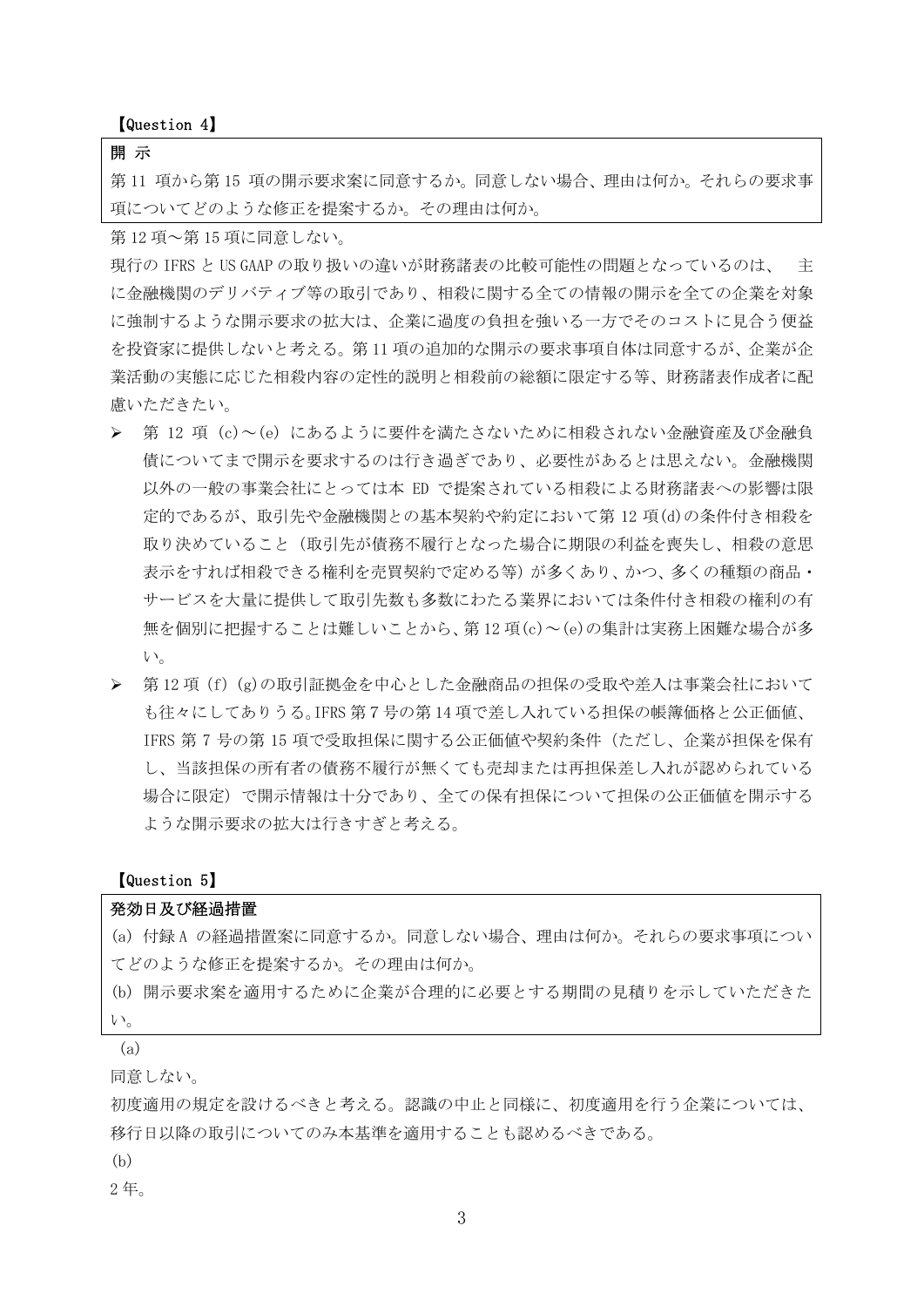本 ED で提案されている開示要求に対応するためには、対象期間の金融資産と金融負債が相殺対象 となるかどうかの要件確認を行う必要があり、膨大な作業となることが予想されるため適切な準 備期間が必要である。

以 上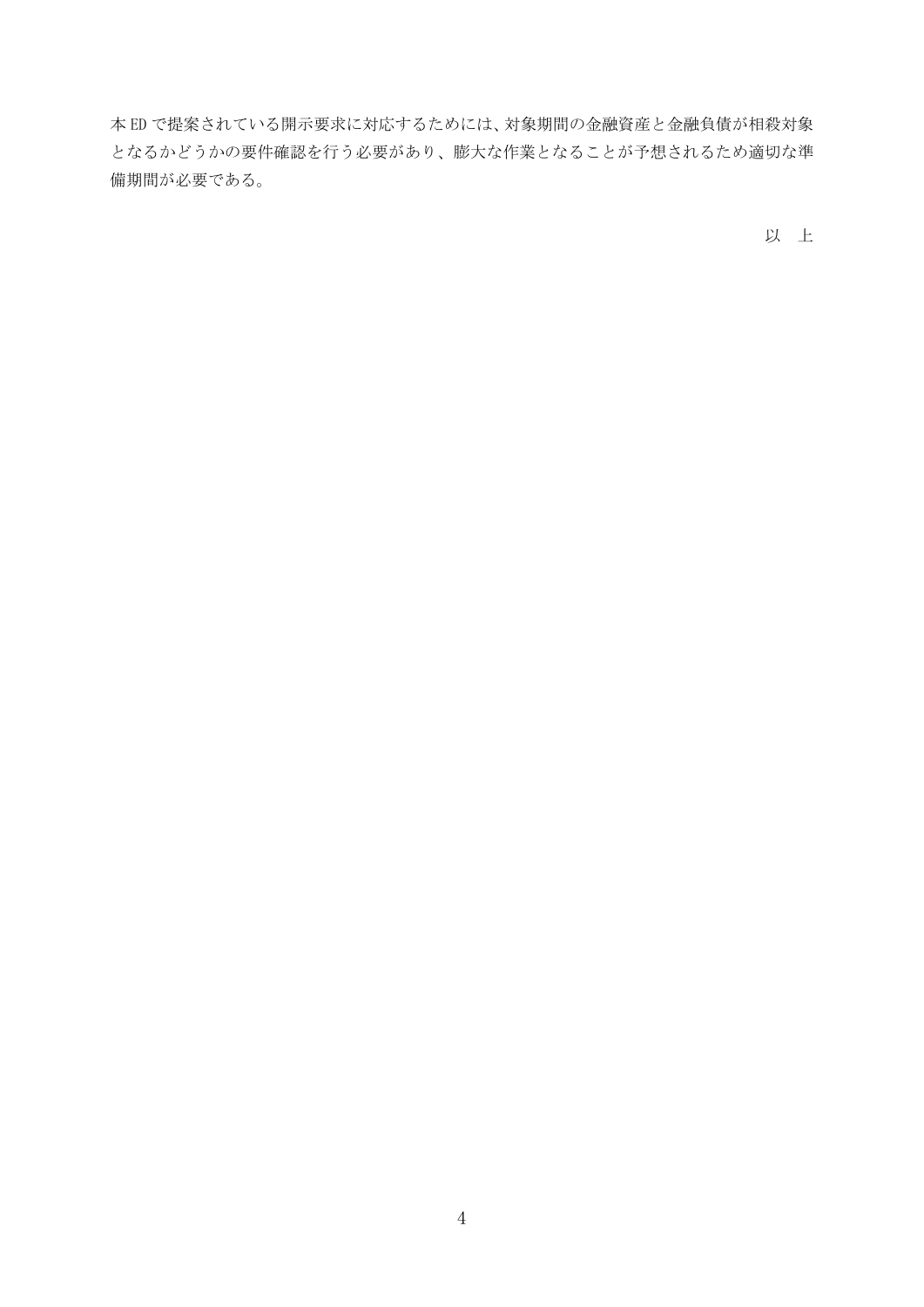## 社団法人日本貿易会

〒105-6106 東京都港区浜松町 2-4-1 世界貿易センタービル 6 階 URL http://www.jftc.or.jp/

## 経理委員会委員会社

CBC 株式会社 蝶理株式会社 阪和興業株式会社 株式会社日立ハイテクノロジーズ 稲畑産業株式会社 伊藤忠商事株式会社 岩谷産業株式会社 JFE 商事ホールディングス株式会社 兼松株式会社 興和株式会社 丸紅株式会社 三菱商事株式会社 三井物産株式会社 長瀬産業株式会社 野村貿易株式会社 神栄株式会社 双日株式会社 住金物産株式会社 住友商事株式会社 豊田通商株式会社

ユアサ商事株式会社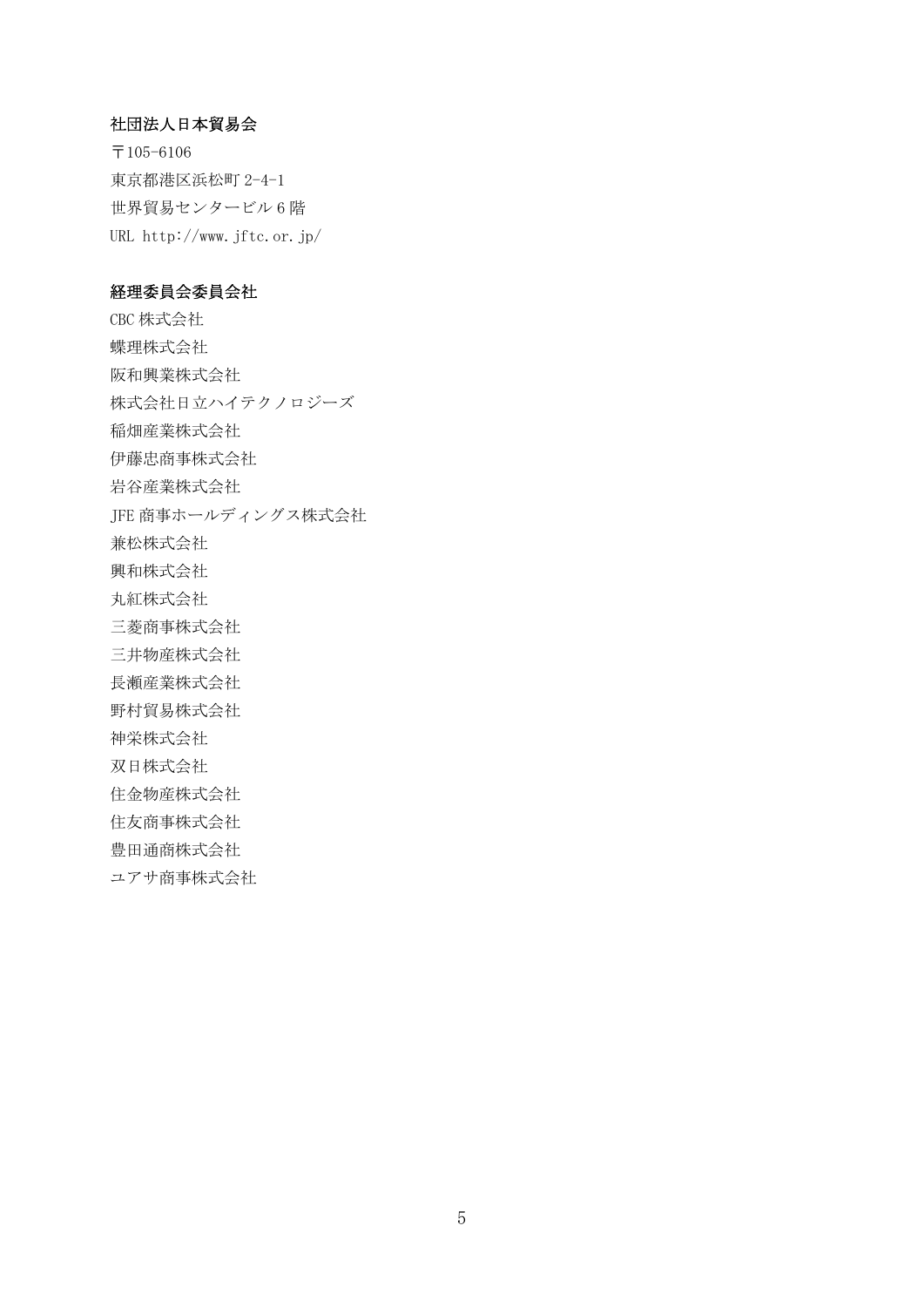# April 27, 2011 Accounting & Tax Committee Japan Foreign Trade Council, Inc.

To the International Accounting Standards Board

# Comments on "Offsetting Financial Assets and Financial Liabilities"

The following are the comments of the Accounting & Tax Committee of the Japan Foreign Trade Council, Inc. (JFTC) made in response to the solicitation of comments regarding the International Accounting Standards Board Exposure Draft "Offsetting Financial Assets and Financial Liabilities" (hereinafter ED). The JFTC is a trade-industry association with trading companies and trading organizations as its core members, while the principal function of its Accounting & Tax Committee is to respond to developments in domestic and international accounting standards. (Member companies of the Accounting & Tax Committee of JFTC are listed at the end of this document.)

# I. General Comments

Regarding the theme of "Offsetting Financial Assets and Financial Liabilities," we note that the current IFRS and US GAAP standards provide for significantly different accounting methods. These differences generate major disparities in financial statements, to the extent that they seriously undermine comparability, particularly in the case of financial institutions. From this perspective, we highly appreciate the IASB and FASB joint proposal and the pursuit of convergence.

However, we note that the proposal requires mandatory offsetting for all financial instruments, including trade receivables and trade payables, when the criteria have been met. We expect that this will give rise to various difficulties in actual practice, and therefore request that provisions stipulating other options to allow offsetting be developed.

# II. Specific Issues (Comments on Questions)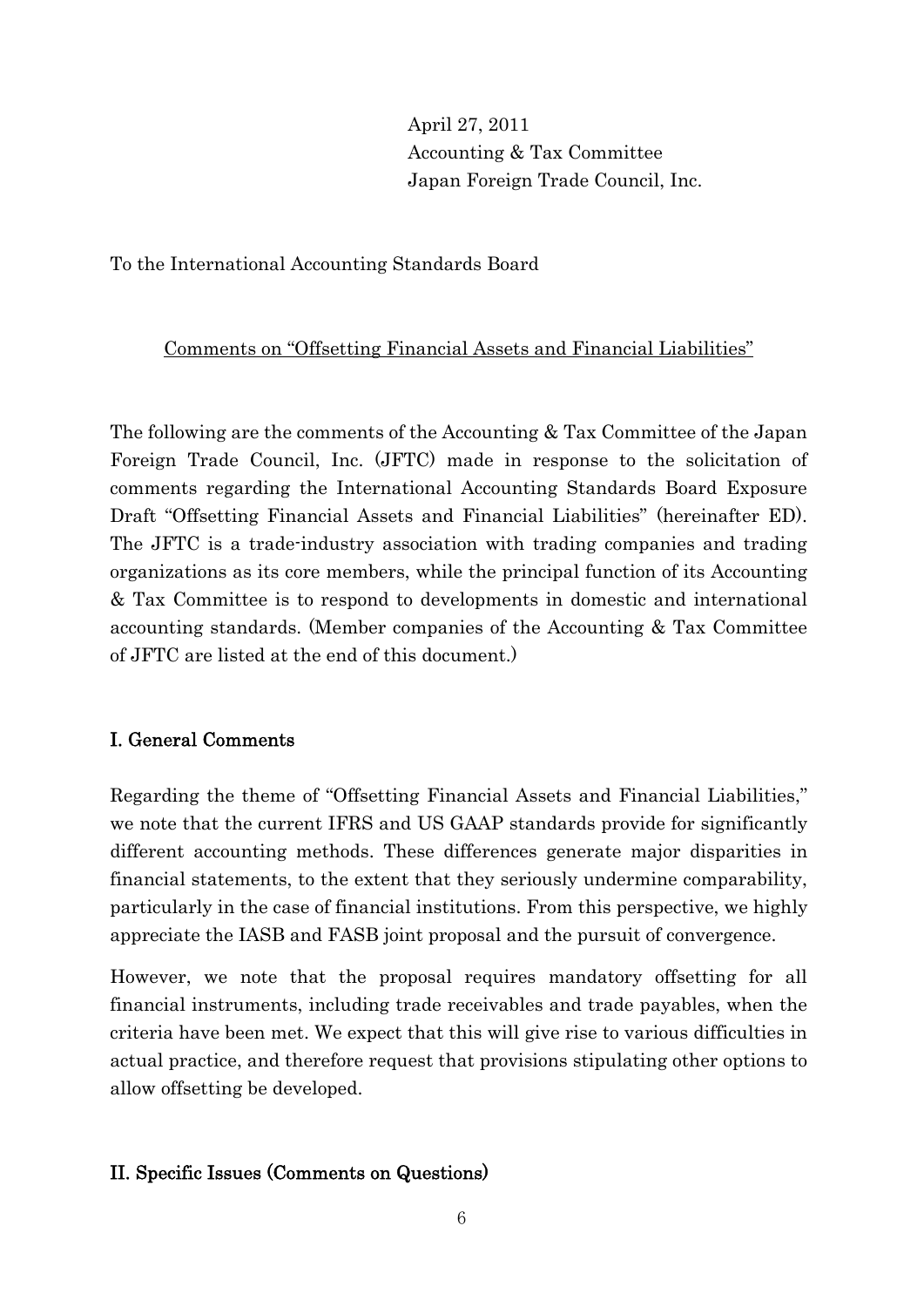# Question 1 Question 2

We do not agree.

The proposal requires offsetting for all financial instruments, including trade receivables and trade payables, when the criteria have been met. We are concerned that mandatory offsetting will give rise to various difficulties in actual practice. For this reason, we request that provisions stipulating other options to allow offsetting be developed. Entities can be naturally expected to avoid increasing their total assets without reason. Therefore, we do not think that allowing for other options would generate significant problems in comparability.

 $\triangleright$  We oppose application to derivative assets and liabilities.

 There are cases in derivatives transactions where a multiple number of selling and purchasing transactions in the same market, but with differing maturities, are managed as a single bundle of transactions. For transactions subject to this type of practice, instead of reflecting expected future cash flow based on the asset/liabilities framework, we believe that the risk exposure the entity has in mind would be more appropriately reflected by allowing net presentation, even if settlement is not simultaneous. Therefore, we believe that the exceptions related to derivative assets and liabilities that exist in the current US GAAP should be included.

 $\triangleright$  We are opposed to the prohibition on offsetting of collateral and the associated financial assets and financial liabilities (paragraph 9). When cash is tendered as a security deposit for derivatives transactions, even if this constitutes "collateral" for legal purposes, it may be set off not only in the case of default but also in routine settlement of derivatives transactions. In such cases, the economic substance of the security deposit is exactly the same as a prepayment in fund settlement for a derivatives transaction. As long as the criteria of paragraph 6 are met, net presentation should be allowed regardless of whether or not the cash deposit constitutes collateral, and it is unreasonable to prohibit offsetting merely on the grounds that the deposit is legally viewed to be collateral. Paragraph BC62 contains the following statement. "The boards note that users are interested in information about an entity's performance and financial position rather than simply credit risk." Particularly in the case of cash collateral, it is normal for entities to manage their financial position and their performance after offsetting of collateral. For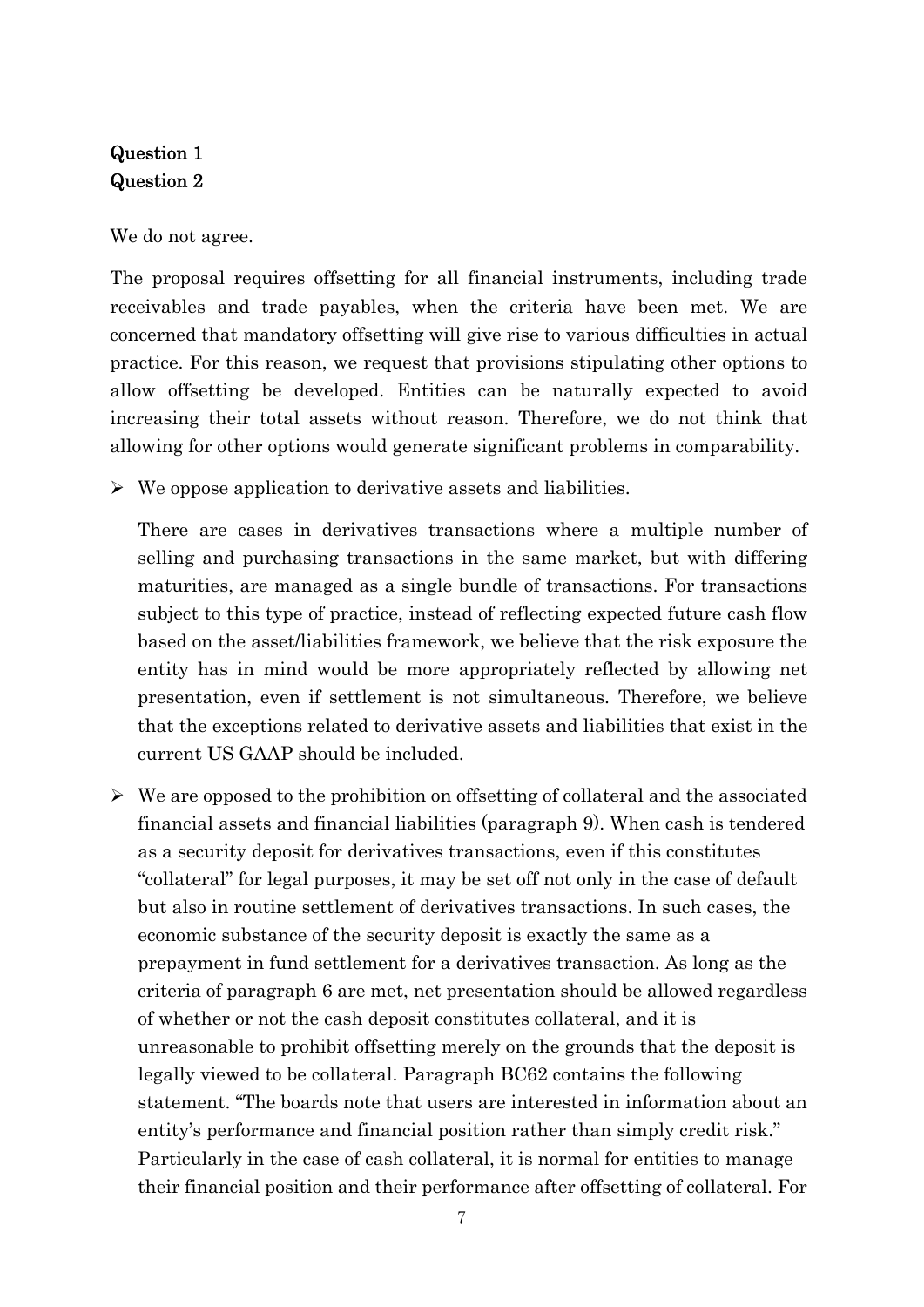this reason, net presentation probably more accurately reflects the reality of the entity.

# Question 4

We do not agree with paragraphs  $12-15$ .

Problems in comparability of financial statements arising from differences in the current IFRS and US GAAP are mainly related to the derivatives transactions of financial institutions. An expansion in the scope of disclosure requiring all entities to disclose all information related to offsetting would be excessively burdensome. On the other hand, the benefits to investors are not large enough to justify the cost. While we support the concept of additional disclosure contained in paragraph 11, we request that due consideration be given to the preparers of financial statements, such as by limiting the scope of disclosure to qualitative explanations of the details of offset pertinent to corporate activity and the gross amounts before offset.

- $\triangleright$  It would be going too far to require, as stipulated in paragraph 12(c)–(e), disclosure of financial assets and financial liabilities that are not set off because they do not meet the criteria . Moreover, we do not find any necessity in requiring this disclosure. The offsetting proposals contained in this ED would have limited impact on the financial statements of nonfinancial entities. However, a conditional right to set off as mentioned under paragraph 12(d) is included in many basic agreements and contracts with counterparties and financial institutions (e.g., inclusion of the following in sales contracts: forfeiture of the benefit of time in case of counterparty's default and establishment of the right to set off when the intent to set off has been previously declared). Moreover, in industries supplying many types of products and services in very large quantities and engaging in transactions with large numbers of counterparties, it becomes very difficult to determine the existence of a conditional right to set off on a case-by-case basis. For the above reasons, the aggregations indicated under paragraph  $12(c)$ –(e) would frequently prove difficult in actual practice.
- $\triangleright$  The submission or acceptance of margin and other financial instrument collateral mentioned in paragraph  $12(f)$ –(g) can be a common and frequent occurrence for nonfinancial entities also. Regarding the scope of disclosure, we believe that sufficient information can be obtained from disclosure under the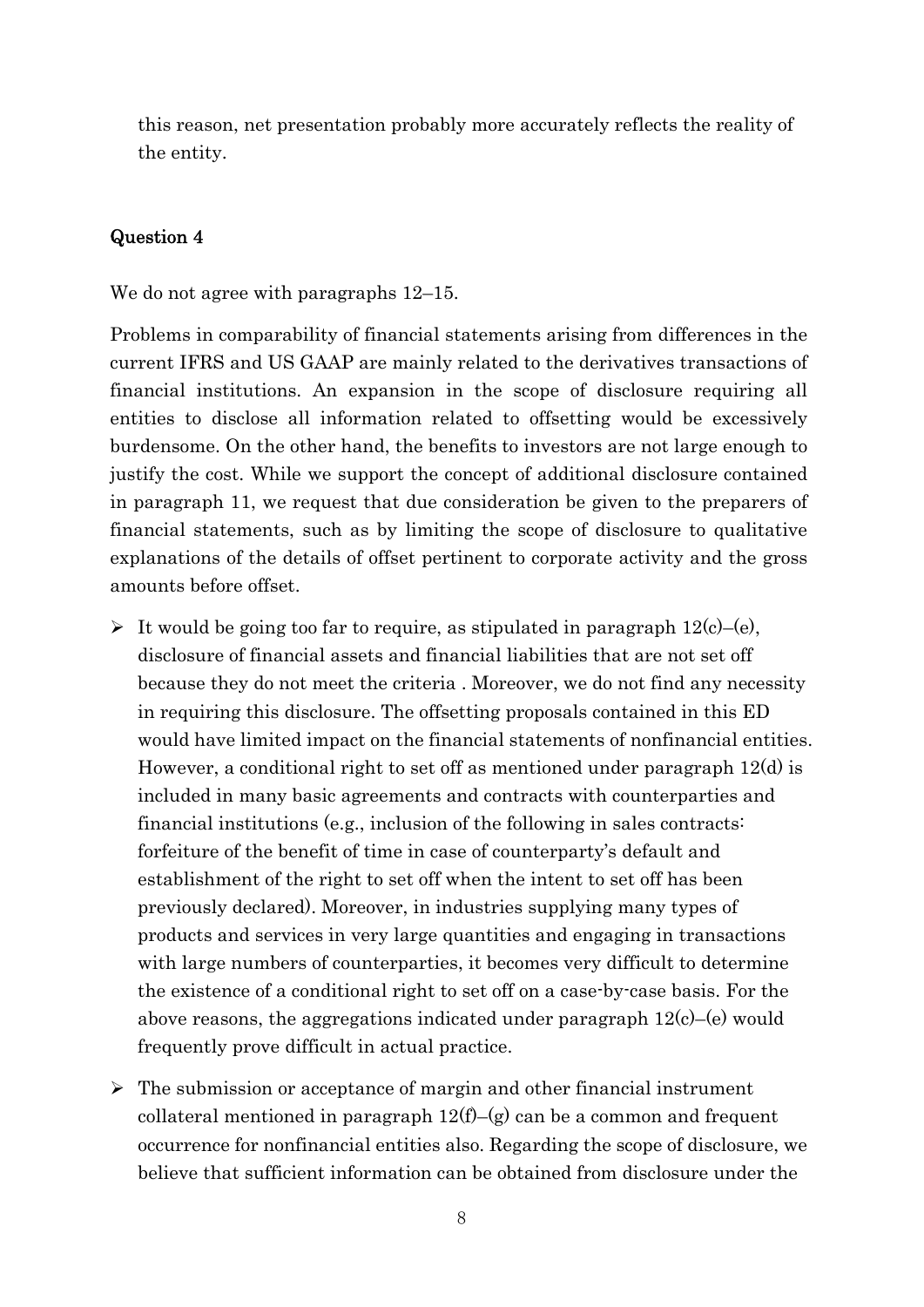following provisions of IFRS 7: paragraph 14, which requires disclosure of the carrying amount and fair value of collateral submitted; and paragraph 15, which mandates disclosure of the fair value and terms of agreement concerning collateral held (restricted to cases in which an entity holds collateral and is permitted to sell or repledge the collateral in the absence of default by the owner of the collateral). Thus, we believe that it would be going too far to require disclosure of the fair value of all collateral being held.

## Question 5

## (a)

We do not agree.

We believe that a rule should be established for first-time adoption. As in the case of derecognition, entities undergoing first-time adoption should be allowed to apply this standard solely to transactions taking place on and after the transition date.

(b)

Two years.

To comply with the disclosure requirements proposed in the ED, it will be necessary to confirm the requirements for determining whether the financial assets and financial liabilities for the period in question can be set off. This task will require an enormous amount of effort. Consequently, preparation will require a considerable amount of time.